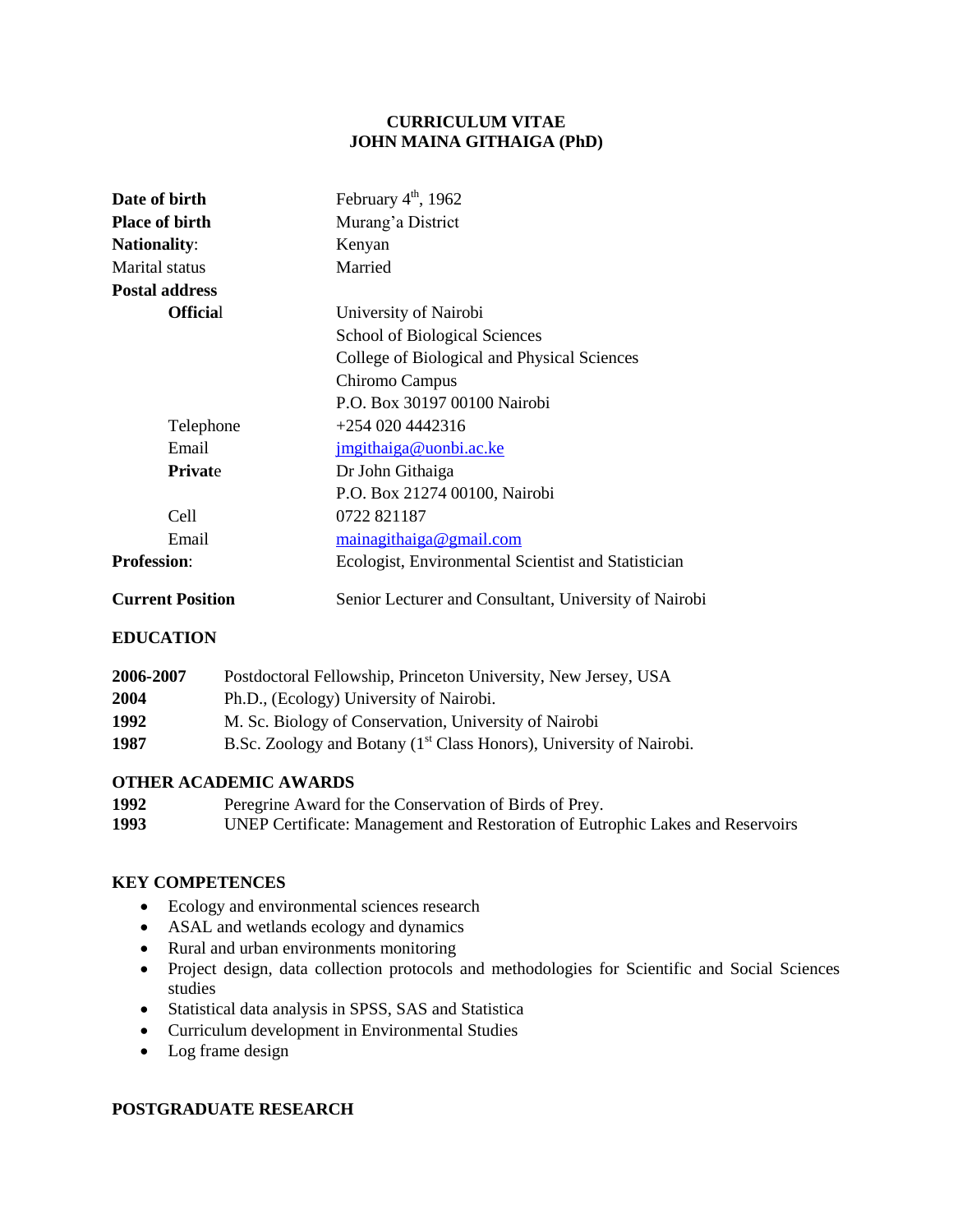- **M.Sc. 1992** Grazing Speed: The experimental test of Model
- **Ph.D. 2003** Ecological Factors Determining utilization patterns and interlake movements of lesser flamingos (*Phoeniconaias minor* Geoffrey) in Kenyan alkaline lakes
- **Postdoctoral** Landscape Water/Vegetation dynamics in arid areas of Laikipia Lanscape, Kenya

#### **PROFESSIONAL REGISTRATION**

Lead Environmental Impact Assessment/Environmental Audit Expert, National Environmental Management Authority (NEMA) of Kenya

### **MEMBERSHIP IN PROFESSIONAL AND OTHER SOCIETIES:**

**Member:** International Flamingo Specialist Group **Member:** Kenya Wetlands Working Group **Chairman:** Tsavo Ecosystem Conservation Organization Board of Trustees **(NGO)**

#### **Board of Governors**

**i**) Gitige Secondary School,

**ii)** Koimbi Secondary School

### **NATIONAL TASK FORCES**

- National Mountain Bongo Committee **(2010)**
- Member of the National Wetland Policy Committee **(2003)**
- Nairobi National Park Ecosystem Conservation Technical Committee **(2005)**
- Biodiversity for National Use **(BINU GEF Project), T**echnical Team Leader (2004)
- Alkaline Lakes Conservation **(2003)**

#### **WORK EXPERIENCE**

- **2012 to date** Senior lecturer, School of Biological Sciences
- **1996 to 2012** Lecturer in the Department of Zoology (Currently School of Biological Sciences), University of Nairobi

# **ACADEMIC SPECIALIZATION**

#### **Undergraduate)**

Biology (Botany and Zoology), Ecology major

**Post graduate**

- Environment and Conservation Biology
- Wetland and riparian areas ecology
- Statistics
- Experimental designs, Data collection protocols and statistical multivariate statistical analysis
- Hydro-ecology

## **PART-TIME LECTURER**

**KWSTI**: East African International Wetland Course: Wetland Monitoring and Evaluation (2003- 2007)

**School of Field Studies:** Wildlife studies and landscape analysis (2009)

## **OTHER POSITIONS HELD PREVIOUSLY**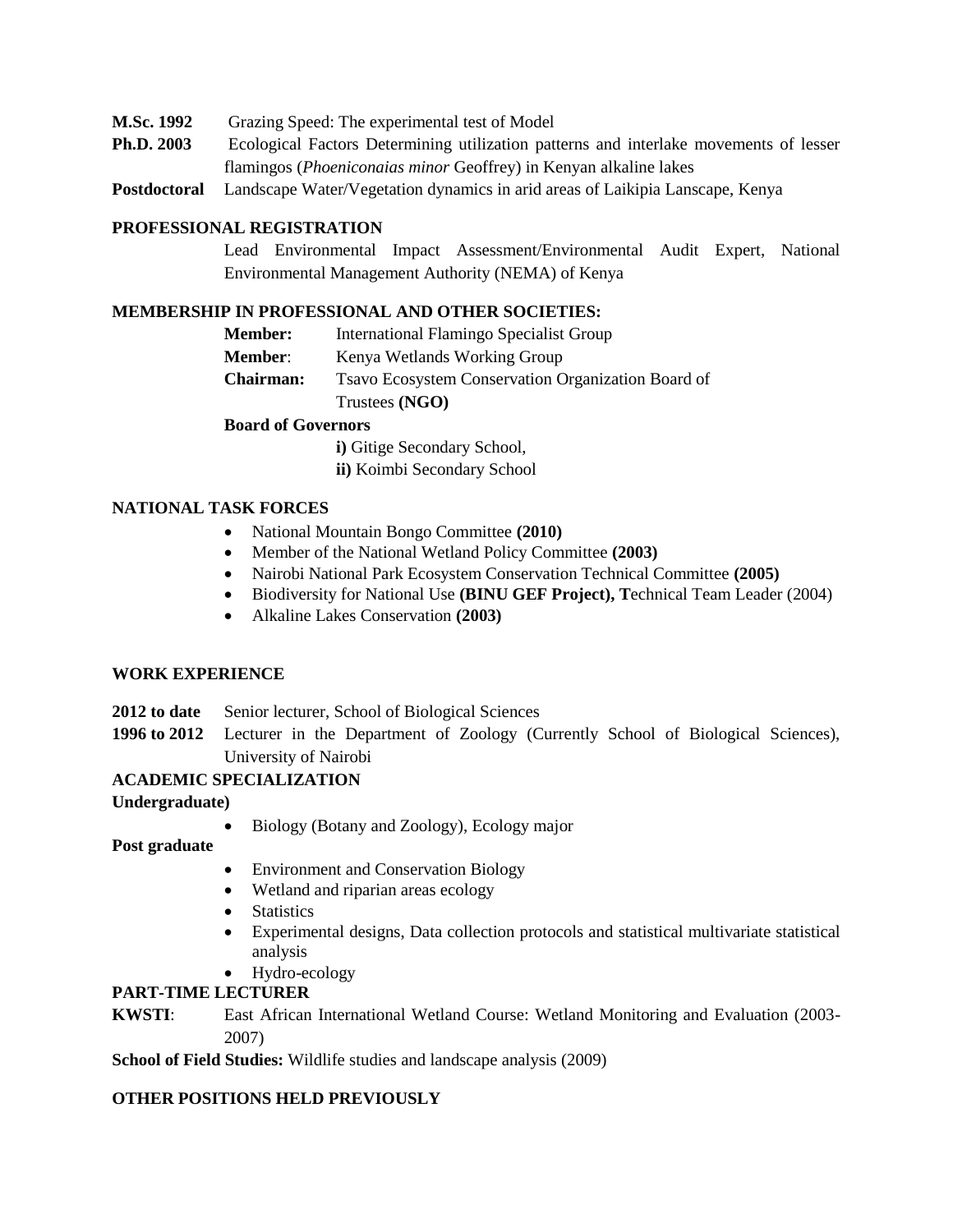| 1993-1996                       | Tutorial Fellow, Department of Zoology                                   |  |  |
|---------------------------------|--------------------------------------------------------------------------|--|--|
| 1992                            | Graduate Assistant, Department of Zoology, University of Nairobi.        |  |  |
| 1990-1991                       | Lecturer, National Wildlife and Fisheries Training Institute,            |  |  |
|                                 | Naivasha (currently KWSTI)                                               |  |  |
| <b>Current Responsibilities</b> |                                                                          |  |  |
| 2008 to Date                    | Chairman, Postgraduate Studies Committee, School of Biological Sciences, |  |  |
|                                 | University of Nairobi                                                    |  |  |
| 2011 to date                    | Member, Inspection and supplies acceptance committee, SBS, University of |  |  |
|                                 | Nairobi                                                                  |  |  |

# **CURRICULUM DEVELOPMENT**

# **Undergraduate**

| 2002 | B.Sc. Biology: Content development of Statistics, Environment and Ecology Units in the |  |  |  |
|------|----------------------------------------------------------------------------------------|--|--|--|
|      | syllabus                                                                               |  |  |  |
| 2004 | Development of Open and Distance Education Biostatistics                               |  |  |  |
| 2005 | B. Sc. Environmental Conservation and Natural Resources Management Syllabus            |  |  |  |
|      | Components: Environmental Health, Statistics and Environmental Modeling,               |  |  |  |
|      | <b>Ecosystem Approach to Natural Resources Modules</b>                                 |  |  |  |

# **Postgraduate**

| 2003          | Review of M.Sc. Biology of Conservation Syllabus                                    |
|---------------|-------------------------------------------------------------------------------------|
| 2006          | Review of M.SC. Hydrobiology and Marine Biology Syllabus                            |
| 2011          | M.Sc. Meteorology, Climate Change                                                   |
| 2006 to date: | Panel Member for review of postgraduate programmes in School of Biological Sciences |

# **RESEARCH EXPERIENCE**

**2006-2007** Water dynamics in Semi Arid Savannas of Northern Kenya Ecology of Kenyan Rift Valley alkaline lakes, conservation issues, and Flamingo pathology

**Scope of scientific and research undertakings**

# **Ecosystem level**

| 2002        | Baseline ecological data generation- Mwea National Reserve.                          |  |  |  |
|-------------|--------------------------------------------------------------------------------------|--|--|--|
| 2002        | Survey of Ewaso Ngiro South Floodplain.                                              |  |  |  |
| <b>2002</b> | Water quality surveillance, Nairobi National Park.                                   |  |  |  |
| 2002        | Survey of Invasive plant species in Lake Nakuru National Park, impacts on            |  |  |  |
|             | habitat/herbivore dynamics and their control                                         |  |  |  |
| <b>2000</b> | Heavy metals concentrations survey in alkaline Rift valley lakes.                    |  |  |  |
| 2001        | Phycotoxins and Endotoxins prevalence in Rift valley and high altitude water bodies  |  |  |  |
| 1993        | Land use patterns, Cultural practices and their effects on biodiversity in Kathama   |  |  |  |
|             | Division, Machakos District<br>location, Mwala                                       |  |  |  |
| 1988-1989   | Large herbivore foraging ecology, Wildlife Ranching and Research                     |  |  |  |
| 1989        | Thomson's Gazelle foraging strategies, University of California, San Diego, Research |  |  |  |
|             | Project in Masai Mara National Reserve and Amboseli National Park                    |  |  |  |
| 1987        | Small mammal collection for biochemical taxonomy, Carnegie Museum Expedition to      |  |  |  |
|             | Kenya                                                                                |  |  |  |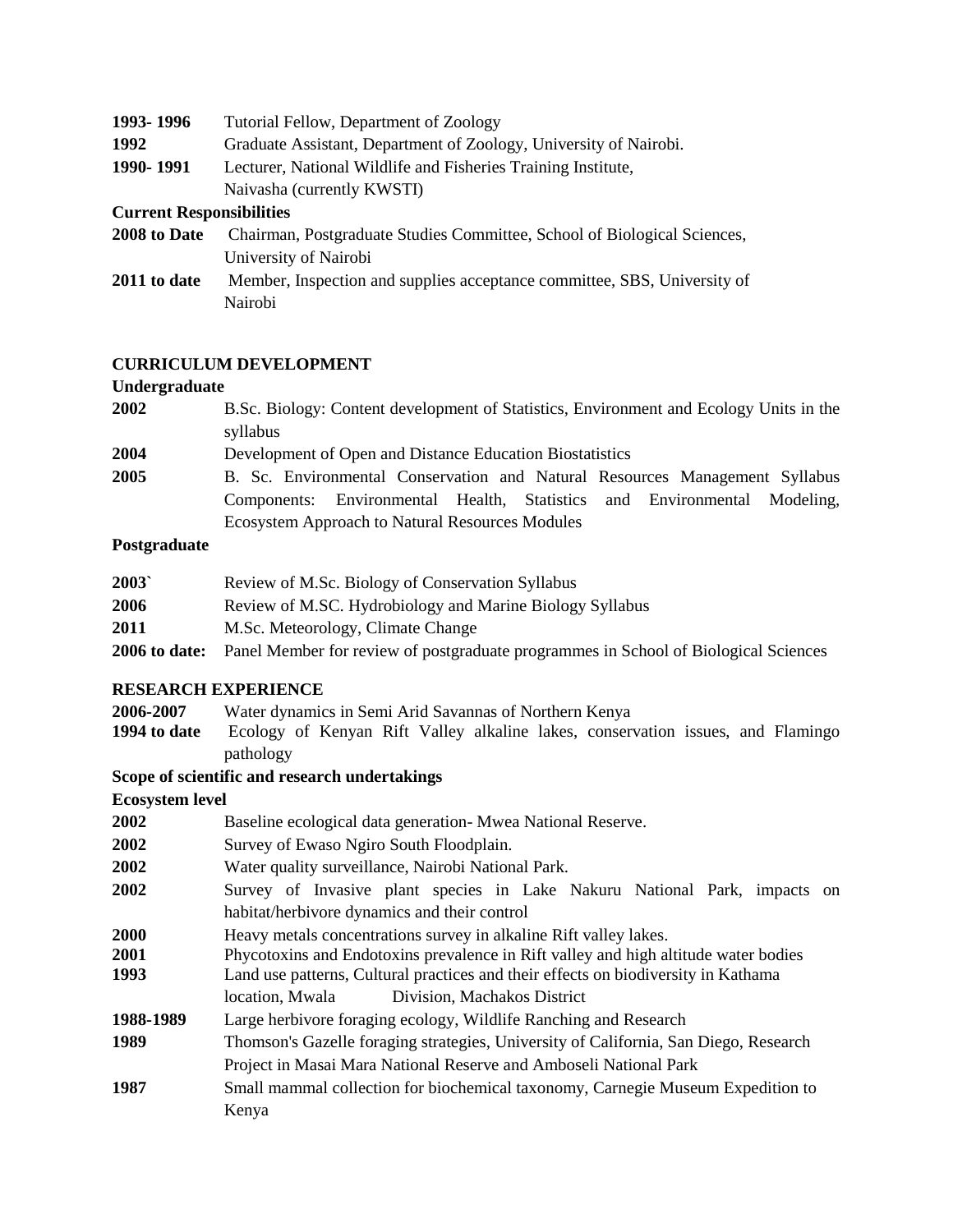#### **Urban Areas**

**2011** Urban waste dumping impacts on scavenger bird species and their potential impacts on the aviation industry **2011** Impacts of rural urban settlement on Land use planning in the Naivasha Basin **2003** Naivasha town and its environs. Pollutants from agricultural, formal and informal areas of the town and its satellite **2004** Impacts of Industries, Institutions and Settlements on Nairobi National Park water resources and Ecosystem **1994–2001** Nakuru Town as a threat to Lake Nakuru National Park through waters emanating from industries, housing estates, transport system and sewage treatment ponds

# **PROFESSIONAL ASSIGNMENTS:**

| 2013      | Baseline survey for the LANCODO CDTF/DANIDA community project in Lake<br>Naivasha Basin                                                                       |  |  |
|-----------|---------------------------------------------------------------------------------------------------------------------------------------------------------------|--|--|
| 2012      | Mainstreaming sustainable land management in Agropastoral production systems of<br>Kenya, UNDP/GEF                                                            |  |  |
| 2012      | Community training and production of training materials for climate change and<br>adaptation, Lake Naivasha Basin, WWF-KCO                                    |  |  |
| 2012      | EIA Ewaso Ng'iro South multipurpose dams feasibility study (Wildlife and Lake Natron<br>components), ENSDA                                                    |  |  |
| 2011/2012 | EIA Aeronautical Survey for Jomo Kenyatta International Airport, JICA/CCN/KCA                                                                                 |  |  |
| 2011/2012 | Baseline Survey, Lake Naivasha Basin, WWF-KCO                                                                                                                 |  |  |
| 2011      | EIA Lead Expert Decommissioning of Dandora Dump site and Construction of Sanitary<br>Landfill, JICA/City Council of Nairobi                                   |  |  |
| 2011      | Community Projects Livelihoods and Environment/Climate Change Technical Guidance<br>at Grassroots level, Acacia Consultants Ltd (CDTF/DANIDA funded projects) |  |  |
| 2010-2011 | Assessment of Wildlife Barriers in Mt Kenya Ecosystem, MKEPP-KWS                                                                                              |  |  |
| 2010      | Environmental Impact Assessment, McKinnon Electric Fence extension, CDTF/CEF                                                                                  |  |  |
| 2010      | State of the Environment, Lake Bogoria Catchment Basin, WWF-EARPO                                                                                             |  |  |
| 2010      | Masai Mara Environmental Profiling, KWS                                                                                                                       |  |  |
| 2010      | Environmental Management and Monitoring Plan for River Gilgil Wetlands                                                                                        |  |  |
| 2009      | EIA River Gilgil Wetland Rehabilitation, Marula Estates Ltd                                                                                                   |  |  |
| 2009      | Baseline Survey for Aberdare Forest Rehabilitation, Green Belt Movement (GBM)                                                                                 |  |  |
| 2008      | Land use plan formulation for the Naivasha Landscape, WWF-EARPO                                                                                               |  |  |
| 2008      | Environmental impact assessment for SOPA Hotels and Lodges in Naishi area, Nakuru<br>District                                                                 |  |  |
| 2007      | Study on pesticides use in Eastern Rift Valley Lakes, WW-EARPO                                                                                                |  |  |
| 2004      | Lake Bogoria integrated catchment management plan-WWF-EARPO.                                                                                                  |  |  |
| 2004      | Development and Implementation Monitoring Mechanisms for Pilot Sites (Lake Nakuru,                                                                            |  |  |
|           | Lake Naivasha, Ewaso Ngiro South Flood Plain and Lake Ol Bolossat), East African                                                                              |  |  |
|           | <b>Regional Wetlands Programme, (EARWP)</b>                                                                                                                   |  |  |
| 2004      | Conservation status of lesser flamingos and their alkaline ecosystems habitats - WWF-                                                                         |  |  |
|           | <b>EARPO</b>                                                                                                                                                  |  |  |
| 2004      | Survey of ecotourism potential and business plan in Nakuru Area - Kenya Wildlife                                                                              |  |  |
|           | <b>Service</b>                                                                                                                                                |  |  |
| 2003      | Survey of pollutant sources for in Lake Naivasha and its environs -European Union,                                                                            |  |  |
|           | <b>BCP/CDTF</b>                                                                                                                                               |  |  |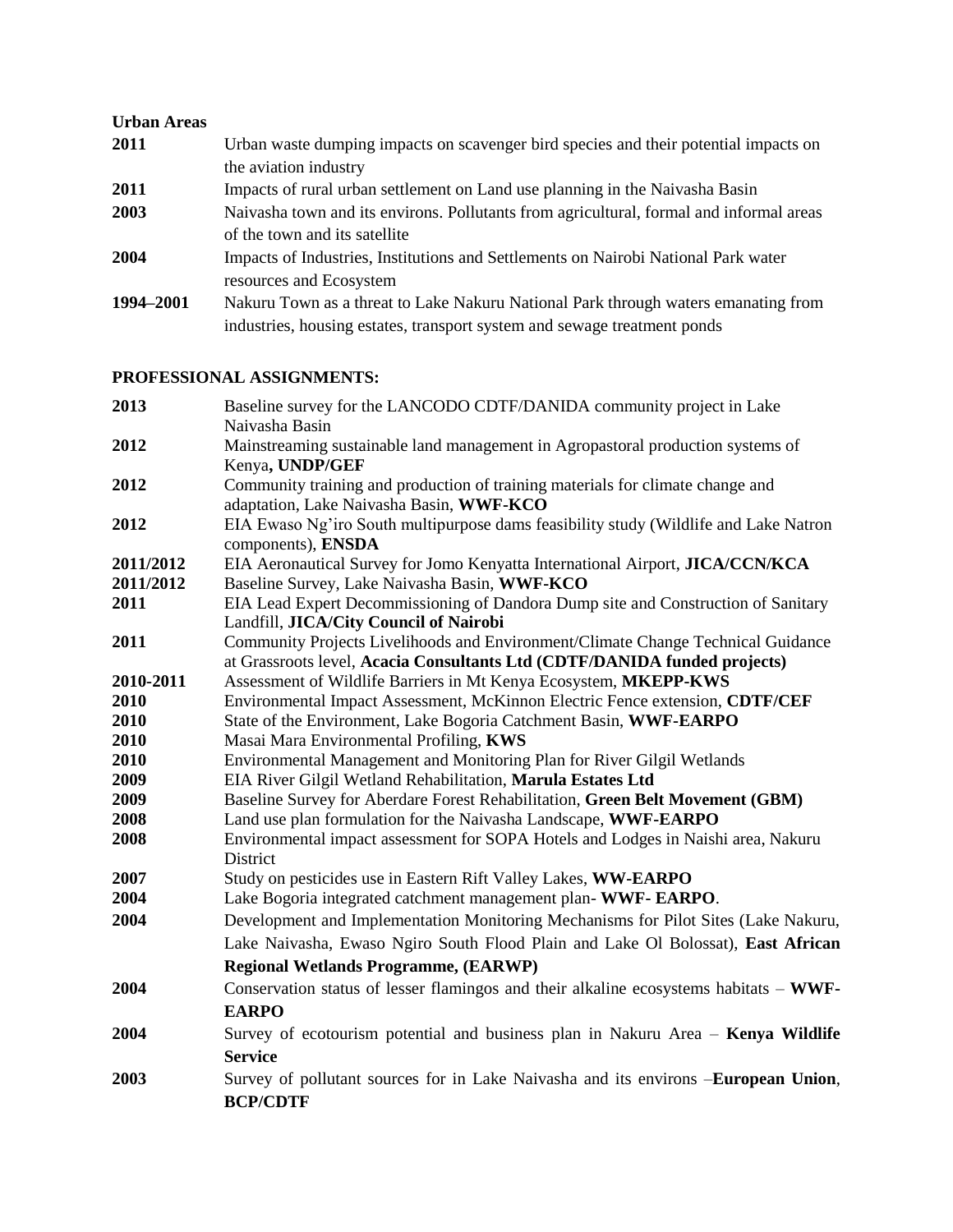| 2003      | Land use impacts on water quality in the Loitoktok area of Kajiado District-<br><b>LUCID/ILRI</b> |  |  |
|-----------|---------------------------------------------------------------------------------------------------|--|--|
| 2003      | Skill and knowledge Assessment for key wetland users and managers at National and                 |  |  |
|           | local levels in Kenya. (EARWP)                                                                    |  |  |
| 2003      | Key ecological functions and values of selected wetlands in Kenya. (EARWP)                        |  |  |
| 2002      | Knowledge, Skills and Training Needs Assessment for Key Wetland users and Managers                |  |  |
|           | in Kenya, KWS.                                                                                    |  |  |
| 2002      | Site Identification Criterion and Site Profiles: L. Ol Bolossat and Ewaso Ngiro South             |  |  |
|           | Floodplain, (EARWP)                                                                               |  |  |
| 2002      | Information Collation and exchange mechanisms for wetland conservation, East African              |  |  |
|           | <b>Regional Wetlands Programme</b>                                                                |  |  |
| 2002      | Inventory and Assessment of wetland invasive species in Kenya, East African Regional              |  |  |
|           | Wetlands Programme.                                                                               |  |  |
| 2000-2002 | Integrated Ecosystem and Conservation Area Management Plans                                       |  |  |
|           | Integrated Management Plan for Lake Nakuru Catchment.<br>$\bullet$                                |  |  |
|           | Saiwa Swamp National Park Management Plan.<br>$\bullet$                                           |  |  |
|           | Lake Ol Bolossat Integrated Ecosystem Management Plan                                             |  |  |
| 2001      | Survey of Invasive plants species, impacts on habitat/wildlife dynamics and their Control         |  |  |
|           | in Lake Nakuru National Park, May 2001                                                            |  |  |
| 2000      | GEF Rift Valley Lakes Project: The Impacts of Hydrological and Climatic Changes on                |  |  |
|           | Sustainable Biodiversity Utilization and Conservation the Saline Lakes                            |  |  |
| 2000      | Survey of Heavy Metals and contaminants in the Rift Valley Lakes, KWS                             |  |  |
| 1998      | January – April: Recent Wildlife Population Trends in Kenya for Kenya Wildlife Service            |  |  |
|           | (KWS)                                                                                             |  |  |
| 1997      | Conservation priorities and monitoring programmes for wetlands in Central Rift Kenya,             |  |  |
|           | KWS/Netherlands Wetlands Project.                                                                 |  |  |
|           | <b>SEMINARS/ WORKSHOPS AND PAPERS PRESENTED</b>                                                   |  |  |
| 1993      | Research Priorities for Lake Nakuru National Park                                                 |  |  |
| 1993      | Wetland Biodiversity and Conservation in East Africa, Kunste Hotel, Nakuru, November              |  |  |
|           | 1993                                                                                              |  |  |
| 1995      | The use of research for management KWS Workshop, Kunste Hotel Nakuru                              |  |  |
| 1997      | IUCN Workshop at Lake Bogoria Hotel: Conservation of Lesser Flamingos in East                     |  |  |
|           | Africa and Beyond                                                                                 |  |  |
| 1998      | National induction workshop, GEF Rift Valley Lakes Project                                        |  |  |
| 2000      | Final National GEF Consolidation Workshop and Project Development, Lake Bogoria                   |  |  |
|           | Hotel                                                                                             |  |  |
| 2001      | Ecological Linkages in the Nakuru Eco-region, National Environmental Management                   |  |  |
|           | Act, Fact Finding Mission Nakuru                                                                  |  |  |
| 2002      | 2001: Lake Bogoria Community Based Wetland Project, Stakeholders Workshop,                        |  |  |
| 2001      | Workshop on strategic plan for environment and development, Kunste Hotel, Nakuru                  |  |  |
| 2003      | Ecological monitoring of Lake Nakuru and its Environs. JIKA.                                      |  |  |

# **COLLABORATIVE RESEARCH**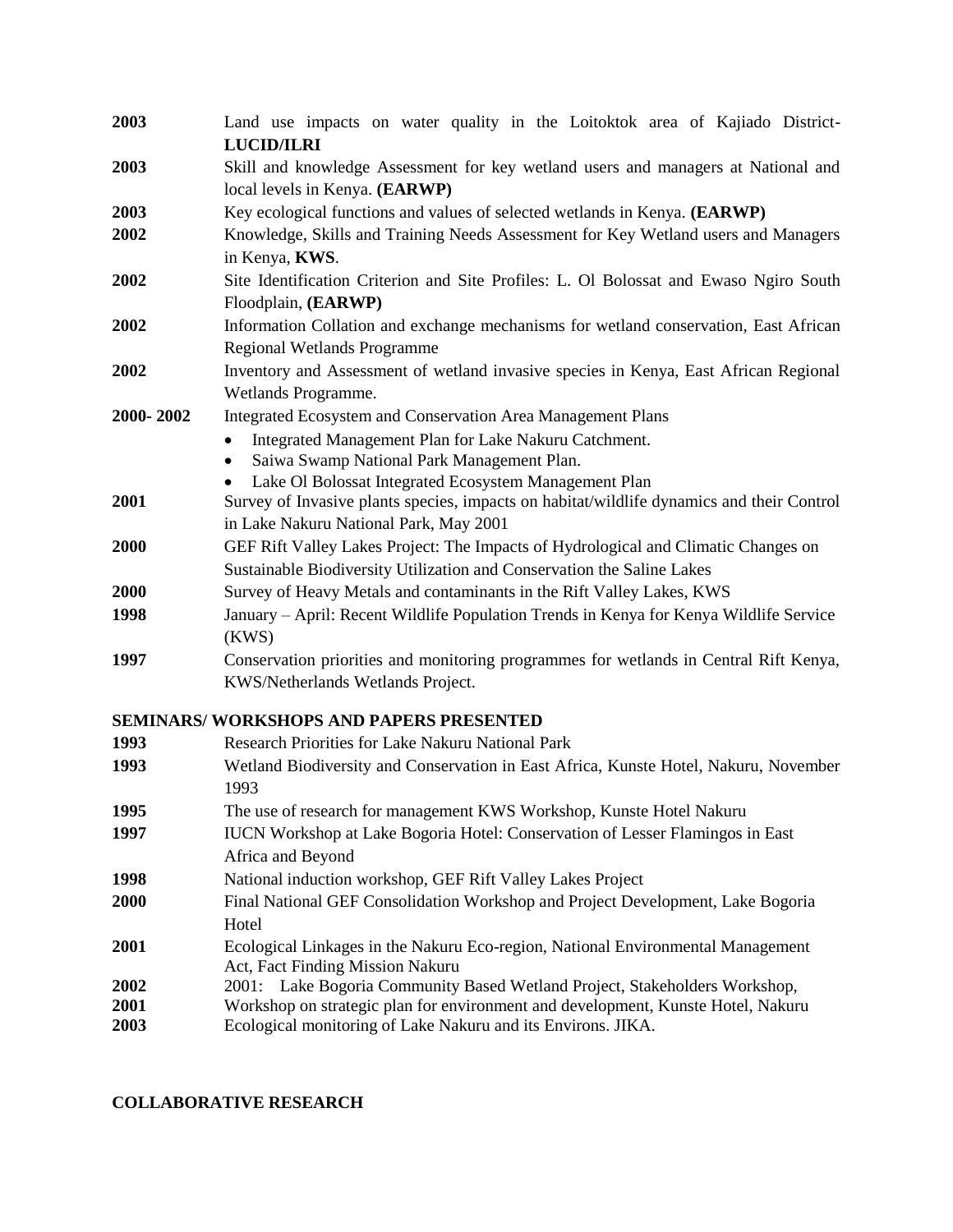**Stanford University** (Current**):** Effects of hippopotamus on watershed ecosystems in the Ewaso North Nyiro Watershed

**Princeton University** (2007-2008)**:** Water dynamics in an Arid Grassland Ecosystem, Mplala Research Centre, Laikipia

**Kenya Wildlife Service** (KWS) 2010: Masai Mara Ecosystem Scenarios,

**Kenya Wildlife Service (KWS) 2011: E**ffectiveness of wildlife barriers in Mt.

Kenya forest ecosystem **(MKE)**

# **PUBLICATIONS**

| 2003<br><b>Githaiga, J. M</b> and Muchiru, A. N. (2004). Survey of water quality changes with land |                                                                                               |  |  |
|----------------------------------------------------------------------------------------------------|-----------------------------------------------------------------------------------------------|--|--|
|                                                                                                    | use type in the Loitoktok area, Kajiado District, Kenya. LUCID working paper series,          |  |  |
|                                                                                                    | Number 35.                                                                                    |  |  |
| 2004                                                                                               | Muthama, N.J and <b>J. Githaiga</b> . Towards using seasonal rainfall forecasts for the       |  |  |
| 2005                                                                                               | management of human wildlife conflicts in Kenya. International Journal of                     |  |  |
|                                                                                                    | <i>Biochemiphysics</i> , Vol. 15 No $1&2$ , 36-45                                             |  |  |
| 2008                                                                                               | Mworia, J.K., J.I. Kinyamario, Githaiga, J.M. Influence of cultivation, settlements and       |  |  |
|                                                                                                    | water sources on wildlife distribution and habitat selection in south-east Kajiado, Kenya.    |  |  |
|                                                                                                    | <b>Environmental Conservation: 35 (1)</b>                                                     |  |  |
| 2008                                                                                               | Sangilu, S., <b>J. M. Githaiga</b> , S. Mohammed. Resource utilization by large herbivores in |  |  |
|                                                                                                    | Athi Kapiti Plains. African Journal of Ecology: 46: 43-51                                     |  |  |
| 2008                                                                                               | Flora N. Namu, John M. Githaiga, Esther N. Kioko, Paul N. Ndegwa, Christoph L.                |  |  |
|                                                                                                    | Häuser Butterfly species composition and abundance in an old, middle-aged, and young          |  |  |
|                                                                                                    | secondary forests, in: Kühne L. (Ed.), Butterflies and moths diversity of the Kakamega        |  |  |
|                                                                                                    | forest (Kenya), Brandenburgische Universitätsdruckerei und Verlagsgesellschaft,               |  |  |
|                                                                                                    | Germany, pp. 47-61                                                                            |  |  |
|                                                                                                    |                                                                                               |  |  |

# **POSTGRADUATE STUDENT SUPERVISION:**

**Ph.Ds i) Oliver Nasirwa** (Ongoing): Avian Ecology in the draw down zone of Lake Nakuru

**ii) Joseph Kirathe** (Ongoing): Landscape connectivity and Grevy's Zebra distribution and movements in the Laikipia Ecosystem.

**iii) Duncan M. Kimuyu** (Ongoing)**:** Synergies between Livestock Husbandry and Wildlife Conservation in Anthropogenic Savanna Ecosystems

**Master of Science Students Supervised and examined Ng'ang'a Judy Wanjiru (2003)**: Impacts of land use types on the biological components of selected wetland types in Thika District, Kenya **Caroline Kerubo Bosire (2005):** Spatial Dynamics of Human Livestock and Wildlife Interactions in Kajiado Central Division, Kajiado District, Kenya. **Kirika, J.M (2005).** Forest fragmentation and impacts on frugivore bird species in

Kakamega forest

**Bwong, B. Akoth (2005):** Bioacoustics and morphology of the ridged frog species,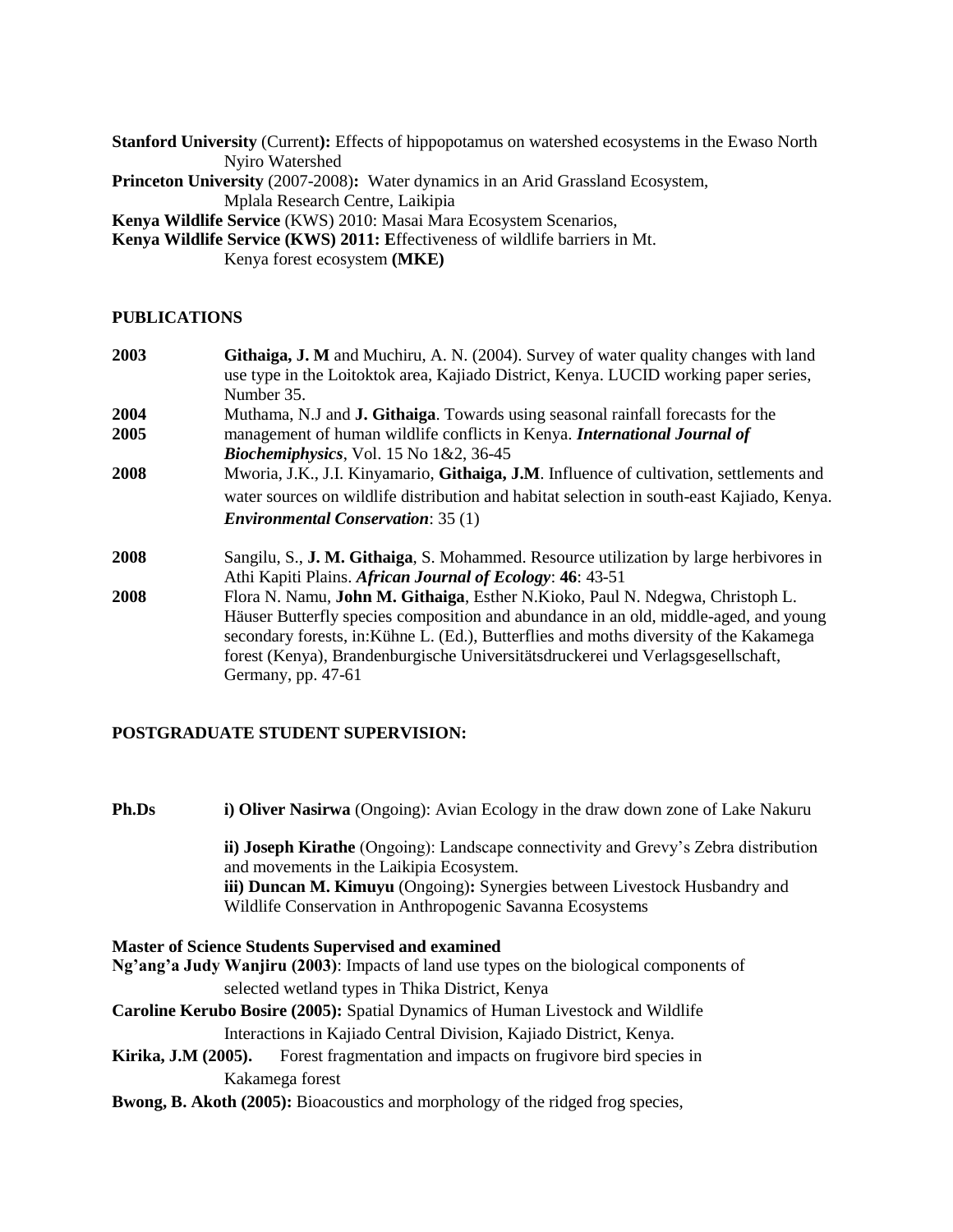*Ptychadenia* (Amphibia: Raniidae), from Kakamega Forest, Western Kenya.

- **Flora Namu (2005):** Effects of forest disturbance on butterfly diversity in Kakamega National Forest Reserve.
- **Susan Sangiru (2005)**, Forage resource dynamics and large herbivore migration in the Kitengela Conservation area and migration corridor
- **Mbau Judith Syombua (2005):** Density, Distribution and Habitat Utilization patterns by Elephants (*Loxodonta africana*) in Southern Aberdares, Kenya
- **Bernard N. Ngoru (2006):** Influence of major competitors on the abundance and distribution of Cheetah in Masai Mara National Reserve, Kenya.
- **Gabbho. A. Abdi (2007):** Wetland characterization, use by local communities and role in supporting biodiversity in the semi-arid Ijara District, Northern Kenya
- **Rebecca Kariuki (2008):** Effects of cattle grazing and trampling on vegetation quality for herbivores in Lewa Wildlife Conservancy
- **Ndalila Mercy (2009):** The distribution and diversity of land snails in Shimba Hills National Reserve, Kenya.
- **Purity Muthoni (2009)**: Assessment of land degradation in four ranches in the Athi Kapiti Ecosystem from crop farming.
- **Mwololo Mary (2009)**: Impacts of predation on the growth of Grevy Zebra population in Lewa Wildlife Conservancy
- **Nguku Esther (2010)**: Population Structure and Distribution of *Prunus africana* in Mt Kenya Forest Ecosystem
- **Bubi, Jackline Wamuyu (2011)**: Created grassland diversity after 12 years of mowing in Southern Sweden

## **Undergraduate Dissertations**

- **Muthuma, E. (1999)**: The ecology and Behaviour of Long-tailed Fiscal Shrike (*Lanius melanoleucus*) in Chiromo Campus. Dissertation 1994.
- **Gitahi, C (1999):** The Effect of environment on litter size in the White-toothed Shrew (*Crocidura sp.*) and the Albino rat (*Rattus novergicus*) and Albino Mouse (*Mus musculus*), Dissertation. 1994
- **Namu F. N.(2002)**: An Ecological study of the blue- headed Bee-Eater (*Merops muelleri*) in Kakamega Forest, Western Kenya.
- **Wanjiku Maina, C. (2006):** A study on the effects of fire on the herbaceous layer,

species composition and herbivore utilization in Nairobi National Park.

## **Referees:**

1 Dr Evans M. Mwangi, University of Nairobi P.O. Box 30197 00100 Nairobi Cell: 0722711422